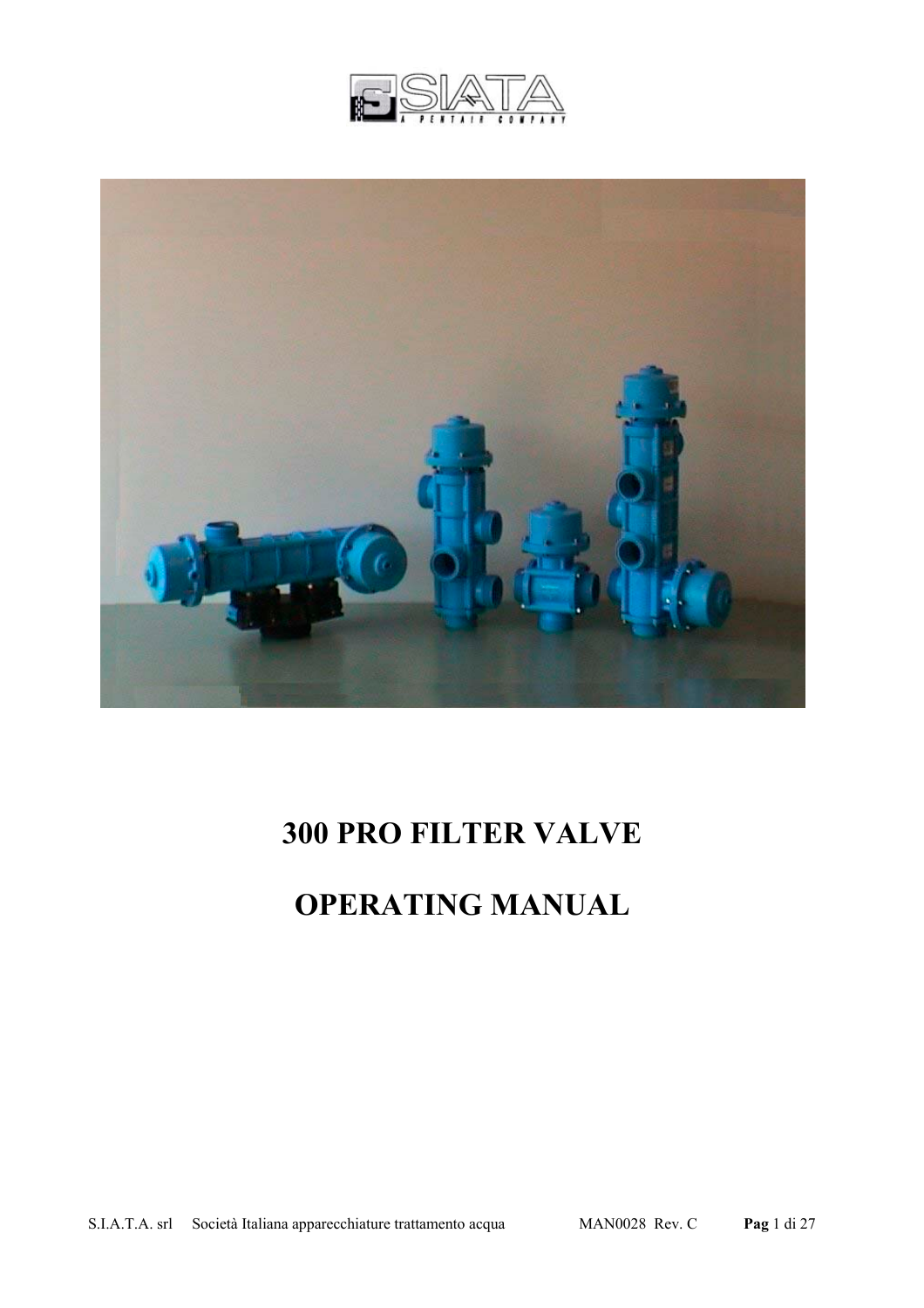

# **300 PRO FILTER**

# **SERVICING MANUAL**



| Document       | <b>Revision</b> | <b>Revision Note</b> | Date     |
|----------------|-----------------|----------------------|----------|
| <b>MAN0028</b> |                 | <b>Bozza</b>         | 19.06.98 |
| <b>MAN0028</b> |                 | <b>Emesso</b>        | 06 07 98 |
| <b>MAN0028</b> |                 | Aggiunto pag. 27     |          |
|                |                 |                      |          |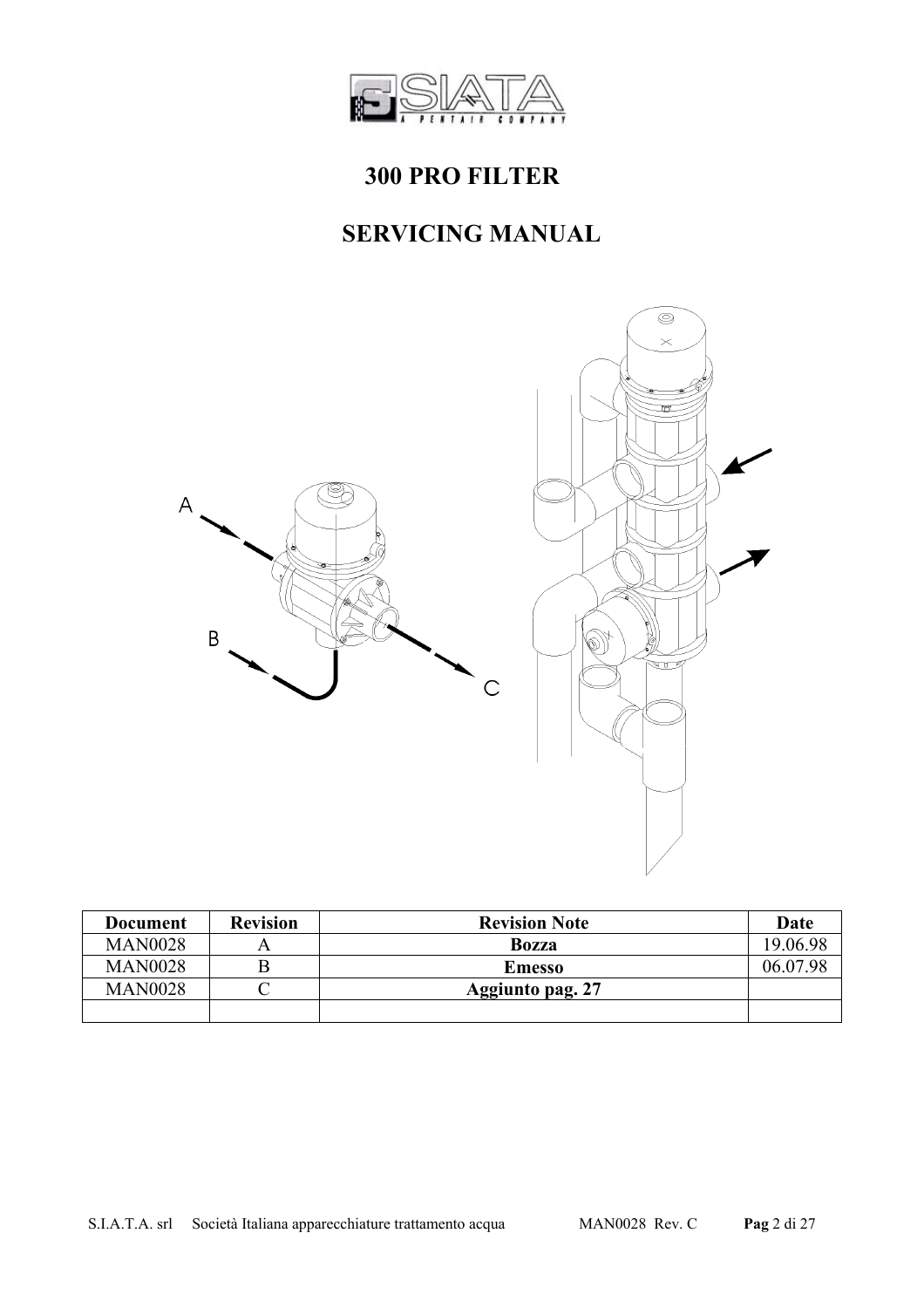

#### **INDEX**

| ⋗ | V363F /05 & V363F-FE /05 VALVE TECHNICAL DATA CHARACTERISTICS.       | $\overline{4}$ |
|---|----------------------------------------------------------------------|----------------|
| ⋗ | V363F /05 - V363F-FE /05 DIMENSIONS AND FLOW RATES GRAPHICS          | 5              |
| ⋗ | V350F-FE /05 TECHNICAL DATA CHARACTERISTICS                          | 6              |
| ⋗ | V351F-FE /05 TECHNICAL DATA CHARACTERISTICS                          | 7              |
| ⋗ | V350F-FE /05 - V351F-FE /05 DIMENSIONS AND FLOW RATES GRAPHICS.      | 8              |
| ➤ | V350F-FE/05, V363F/05 & V363F-FE/05 FLOW RATES DIAGRAM               | 9              |
| ➤ | V351F-FE/05 FLOW RATES DIAGRAM                                       | 10             |
| ⋗ | V363F-BWFE /05 & V350F-BWFE /05 VALVE TECHNICAL DATA CHARACTERISTICS | 11             |
| ⋗ | V363F-BWFE /05 DIMENSIONS AND FLOW RATES GRAPHICS                    | 12             |
| ⋗ | V350F-BWFE /05 DIMENSIONS AND FLOW RATES GRAPHICS                    | 13             |
| ➤ | V350F-BWFE/05& V363F-BWFE/05 FLOW RATES DIAGRAM                      | 14             |
| ⋗ | V363F-BWFE /05 & V350F-BWFE /05 VALVE TECHNICAL DATA CHARACTERISTICS | 15             |
| ➤ | <b>3-WAY VALVE USE</b><br>16                                         |                |
| ➤ | 3V-63/05 & 3V-63FE/05 VALVE DIMENSIONS AND FLOW RATES GRAPHICS       | 17             |
| ⋗ | 3V-50FE/05 VALVE DIMENSIONS AND FLOW RATES GRAPHICS                  | 18             |
| ⋗ | VERTICAL VALVE INSTALLATION MODES EXAMPLES.                          | 19             |
| ⋗ | 3-WAY VALVE INSTALLATION MODES EXAMPLES.                             | 20             |
| ➤ | V363F/05 & V363F-FE/05 VALVE SPARE PARTS ASSEMBLY.                   | 21             |
| ⋗ | V350F-FE /05 & V351F-FE /05 VALVE SPARE PARTS ASSEMBLY.              | 22             |
| ⋗ | V363F-BWFE /05 VALVE SPARE PARTS ASSEMBLY                            | 23             |
| ➤ | V350F-BWFE /05 VALVE SPARE PARTS ASSEMBLY                            | 24             |
| ➤ | 3V-50FE /05, 3V-63FE /05 & 3V-63 /05 VALVE SPARE PARTS ASSEMBLY      | 25             |
| ➤ | ACCESSORIES AND SPARE KITS.                                          | 26             |
| ➤ | <b>TIPS AND SUGGESTIONS</b>                                          | 27             |
|   |                                                                      |                |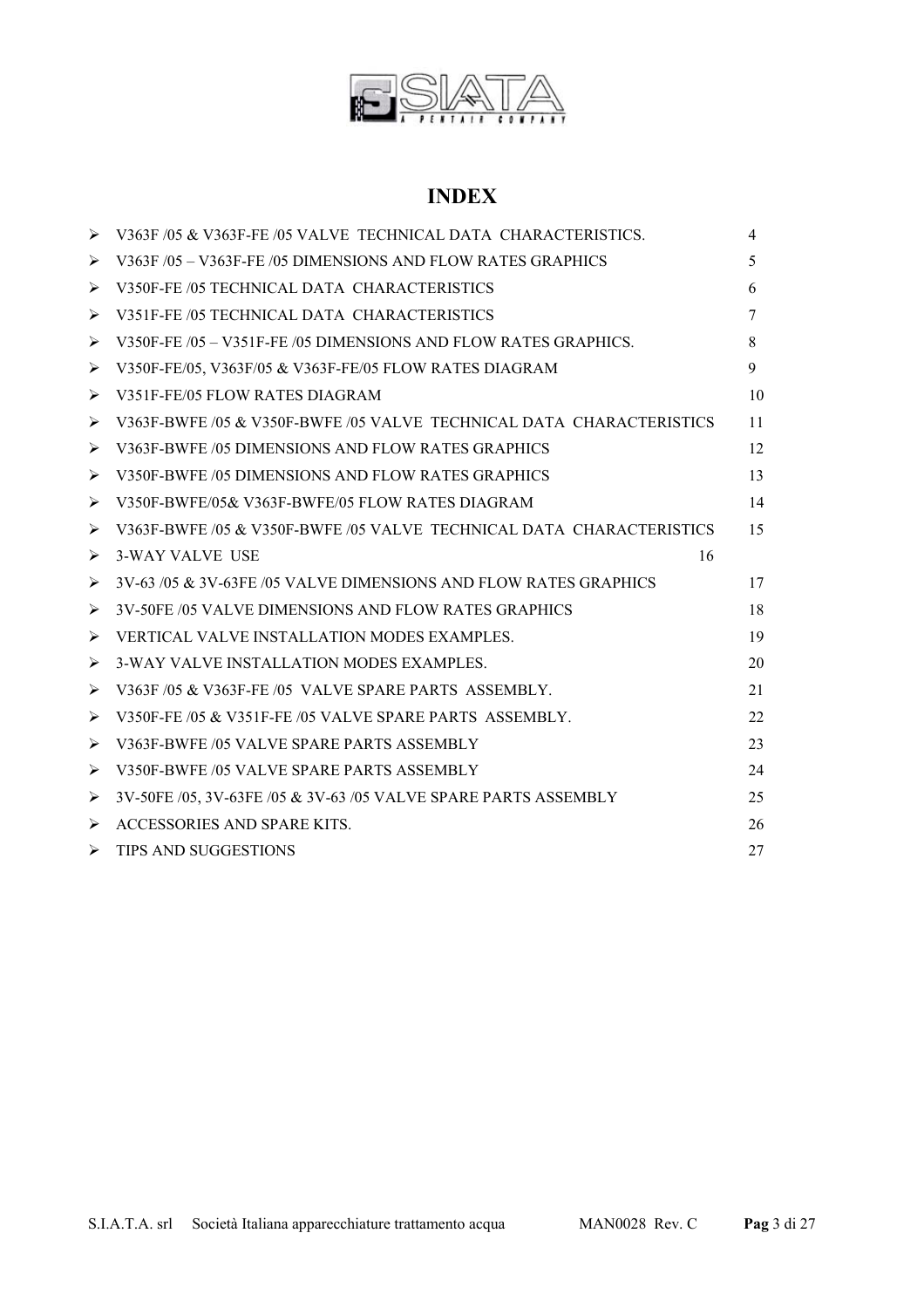

 **V363F /05 & V363F-FE /05 VALVE TECHNICAL CHARACTERISTICS** 



A = RINSING WATER DRAIN. B = INLET WATER TO BE FILTERED C = FILTERED WATER OUTLET D = CO-CURRENT WATER DRAIN E = BOTTOM COLUMN CONNECTION F = HIGH COLUMN CONNECTION

ABS Valve reinforced with fibeglass

- Service Pressure Max. 6 Bar
- 
- Connections:

- Delivery service rate
- 

Temperature Use Min. 5°C Max. 40°C

**V363F /05** F 63 ISO for Welding

**V363F-FE /05** Threaded F 2"3/4 for 2-piece connection F 2" Gas or F 2" NPT Refere to PAGE .26

• Electronic Timer Controller S.I.A.T.A. Controller 2 piloti Electric Power 230 V.  $50/60$  Hz or  $115$  V 60 Hz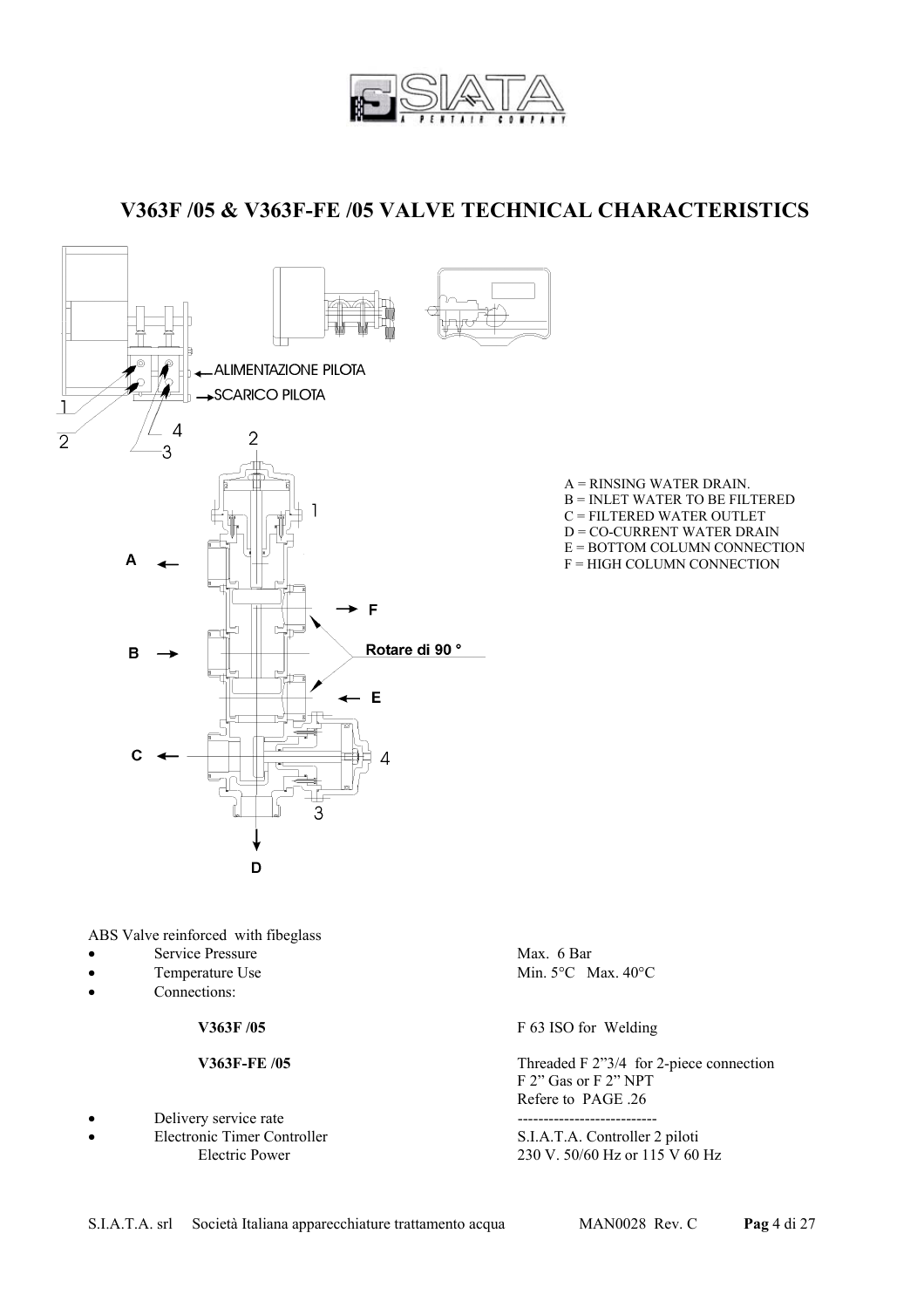

#### **DIMENSIONS & FLOW RATES DIAGRAM V363F /05 – V363F-FE /05**

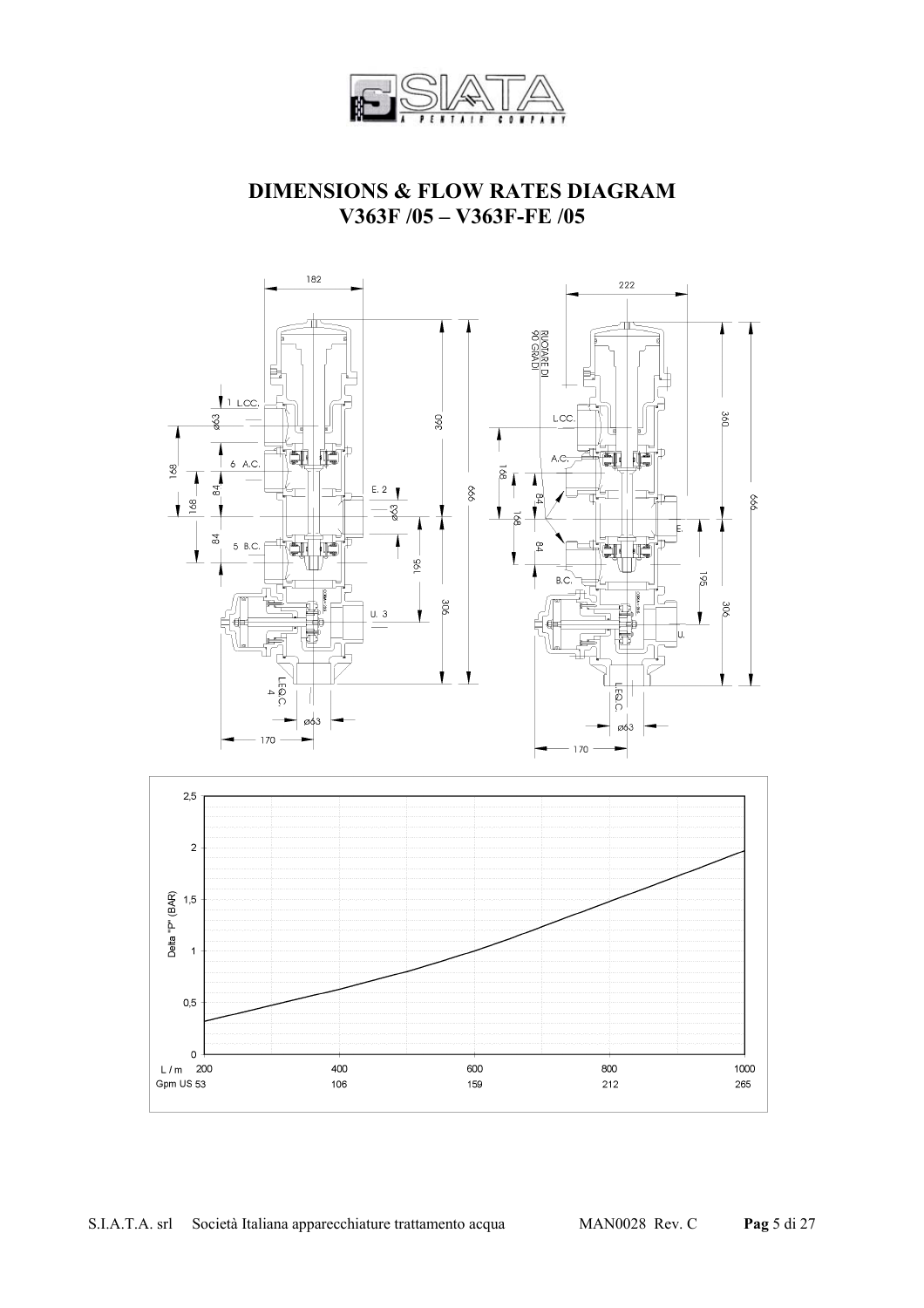

### **V350F-FE /05 TECHNICAL DATA CHARACTERISTICS**



- $A =$ Rinsing water drain  $B =$  Inlet water to be filtered
- C = Filtered water Outlet
- $D = Co$ -current water drain
- $E =$  Bottom column connection
- F = High Column connection

ABS Valve reinforced with glass-fibre

- Service pressure. Max. 6 Bar
- 
- Connections:

#### V350F-FE /05 Threaded

- Service Rate **--------------------------------**
- 

Temperature Use. Min. 5°C Max. 40°C

 F 2"1/4 for 2-piece connection F 1" 1/2 Gas or F 1" 1/2 NPT Refer to PAGE 26

• Electronic Timer Controller S.I.A.T.A. Controller 2 piloti

Electric Power: 230 V. 50/60 Hz or 115 V 60 Hz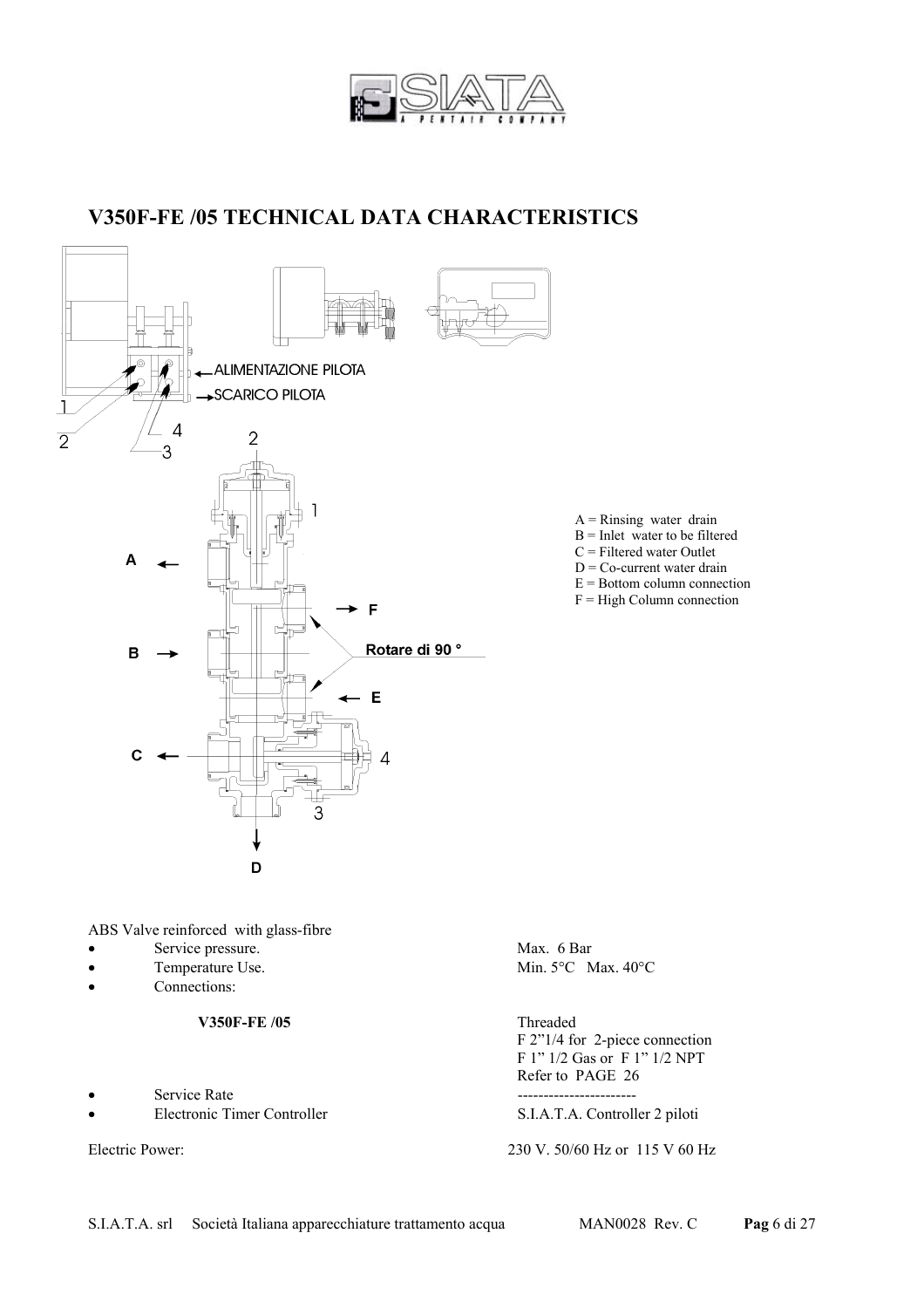

### **V351F-FE /05 VALVE TECHNICAL DATA CHARACTERISTICS**



ABS Valve reinforced with glass fibre

- Service Pressure. Max. 6 Bar
- 
- Connections:

- Delivery service rate measurements with the measurement of the measurement of the measurement of the measurement of the measurement of the measurement of the measurement of the measurement of the measurement of the measure
- 

Temperature Use Min. 5°C Max. 40°C

**V351F-FE /05** Threadde F 2"1/4 for 2-piece connection F 1" 1/2 Gas or F 1" 1/2 NPT Refer to pageG. 26

• Electronic Timer Controller S.I.A.T.A. Controller 2 piloti 230 V. 50/60 Hz or 115 V 60 Hz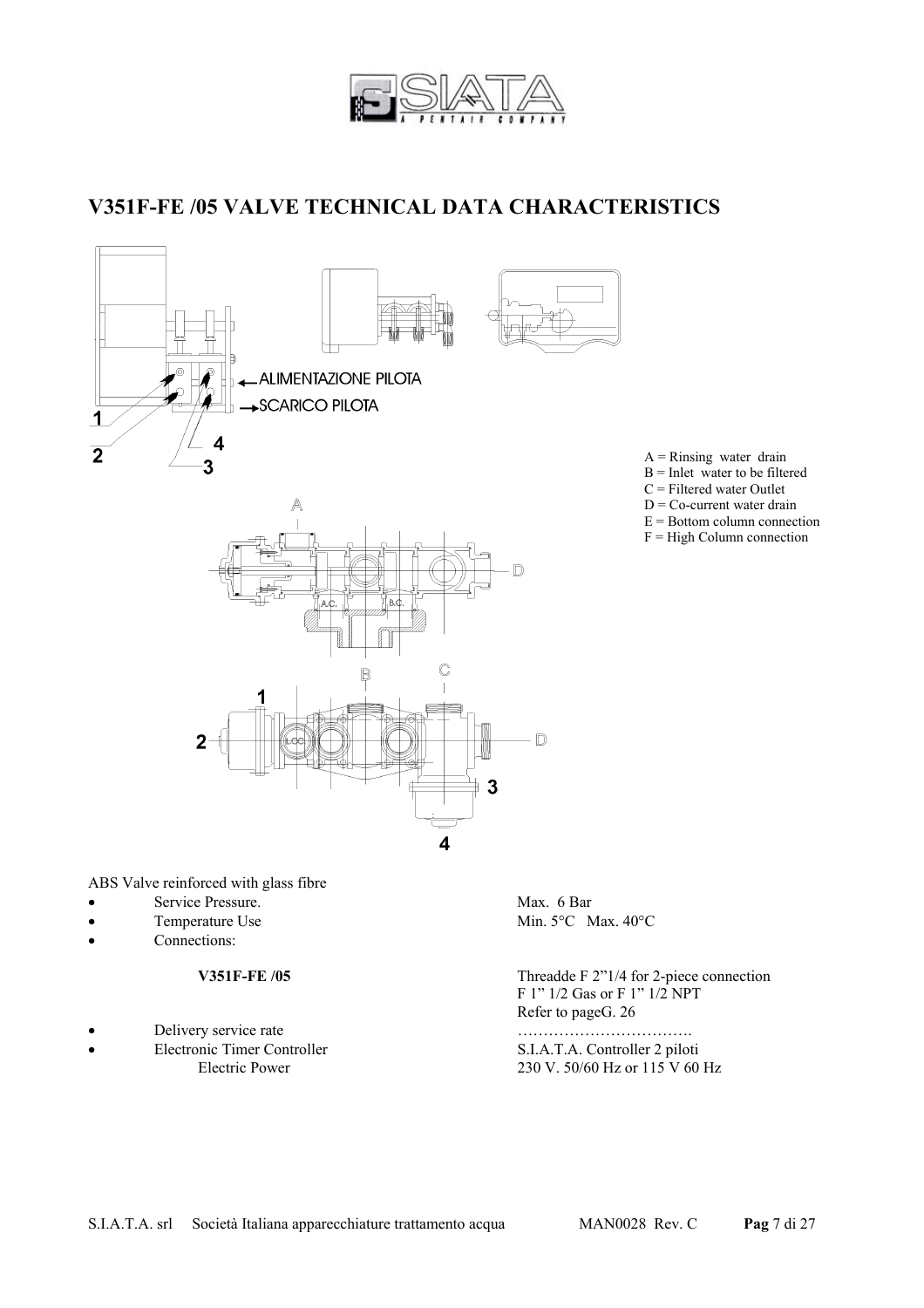

### **V350F-FE /05 – V351F-FE /05 DIMENSIONS & FLOW RATES DIAGRAM**



**GRAFICO PORTATE** 

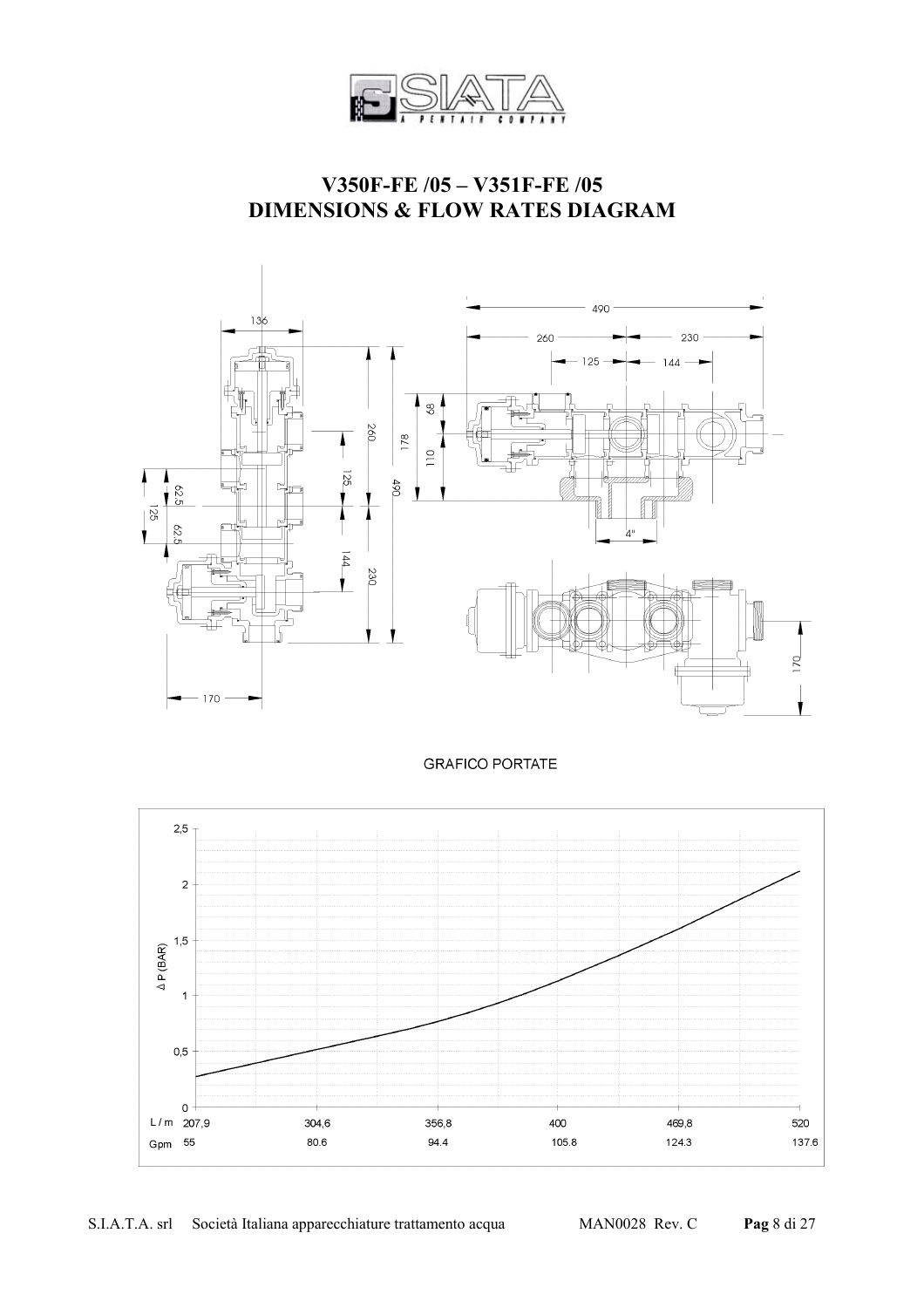

## **V350F-FE/05, V363F/05 & V363F-FE/05 VALVE FLOW RATES DIAGRAM**



# BACKWASH<br>CONTROCORRENTE



FAST RINSE<br>LAVAGGIO IN EQUICORRENTE

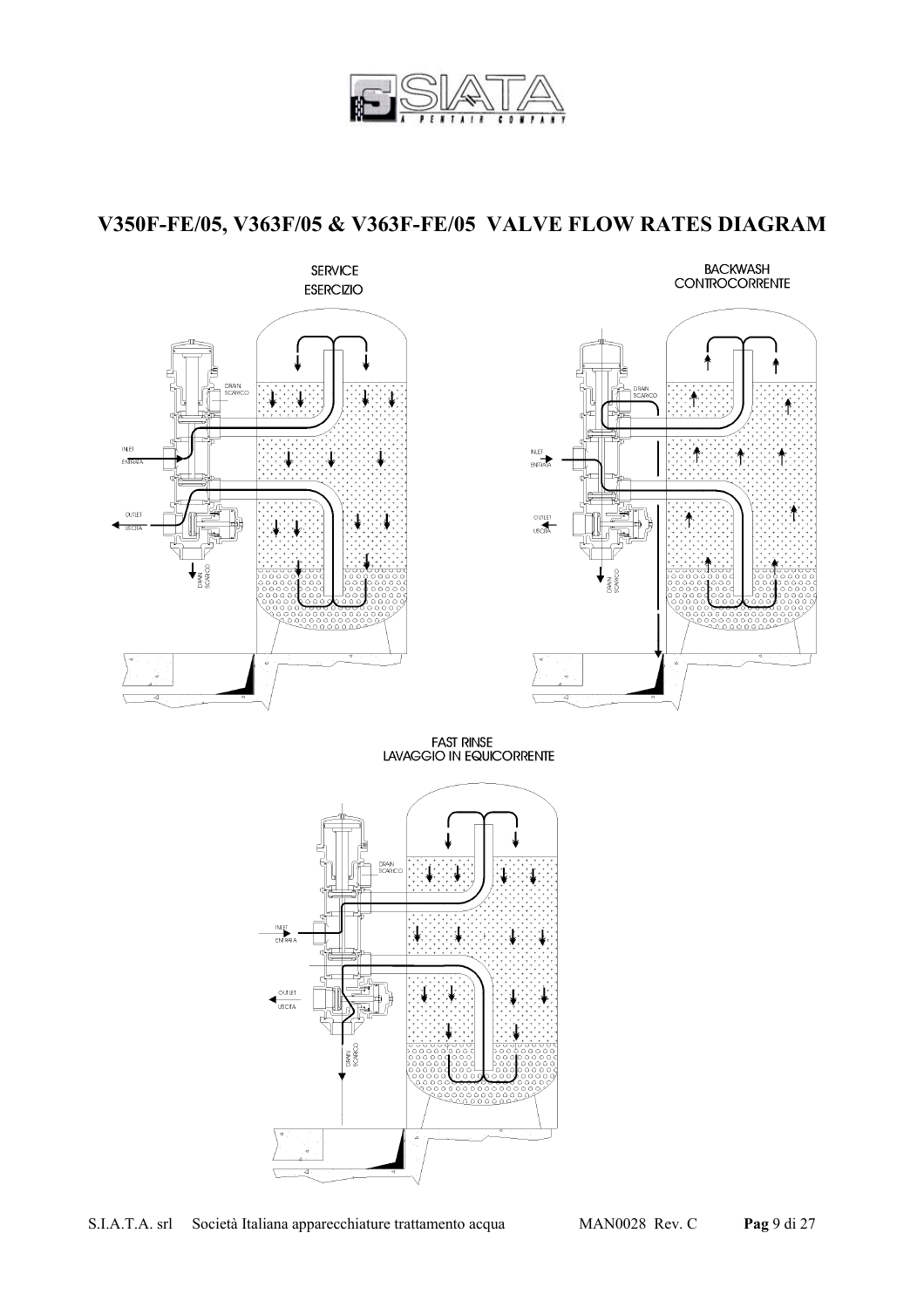

#### **V351F-FE/05 VALVE FLOW RATES DIAGRAM**

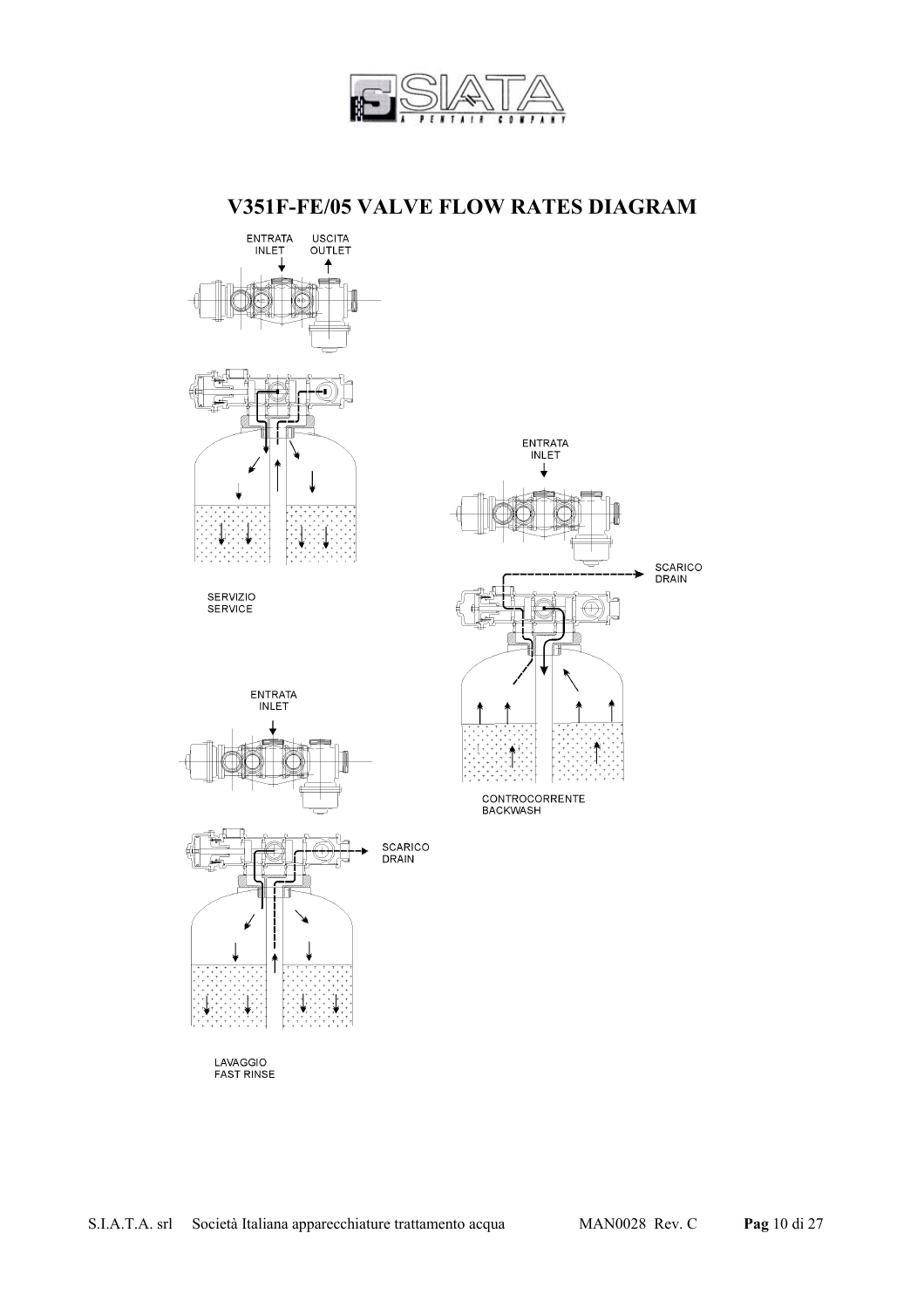

#### **V363F-BWFE /05 & V350F-BWFE /05 VALVE TECHNICAL DATA CHARACTERISTICS**





ALIMENTAZIONE PILOTA **SCARICO PILOTA** 



A = Counter-Current water drain

- $B =$  Inlet water to be filtered
- $C =$  Filtered water Outlet.
- D = Bottom column connection.
- $E =$ High column connection.

ABS Valve reinforced with glass fibre

- **Delivery service pressure** Max. 6 Bar
- 
- Connections:

Delivery service rate measurements with the contract of the contract of the contract of the contract of the contract of the contract of the contract of the contract of the contract of the contract of the contract of the co

- Delivery Service Rate …………………………
- 

Temperature Use Min. 5°C Max. 40°C

**V350F-BWFE /05** Threaded F 2" 1/4 for 2-piece connection F  $1''$   $\frac{1}{2}$  Gas or F  $1''$   $\frac{1}{2}$  NPT

**V363F-BWFE /05** Threaded F 2"3/4 for 2-pice connection F 2" Gas or F 2" NPT Refer to PAGE 26

• Electronic Timer Controller S.I.A.T.A. Controller 2 piloti Electric Power 230 V. 50/60 Hz ure 115 V 60 Hz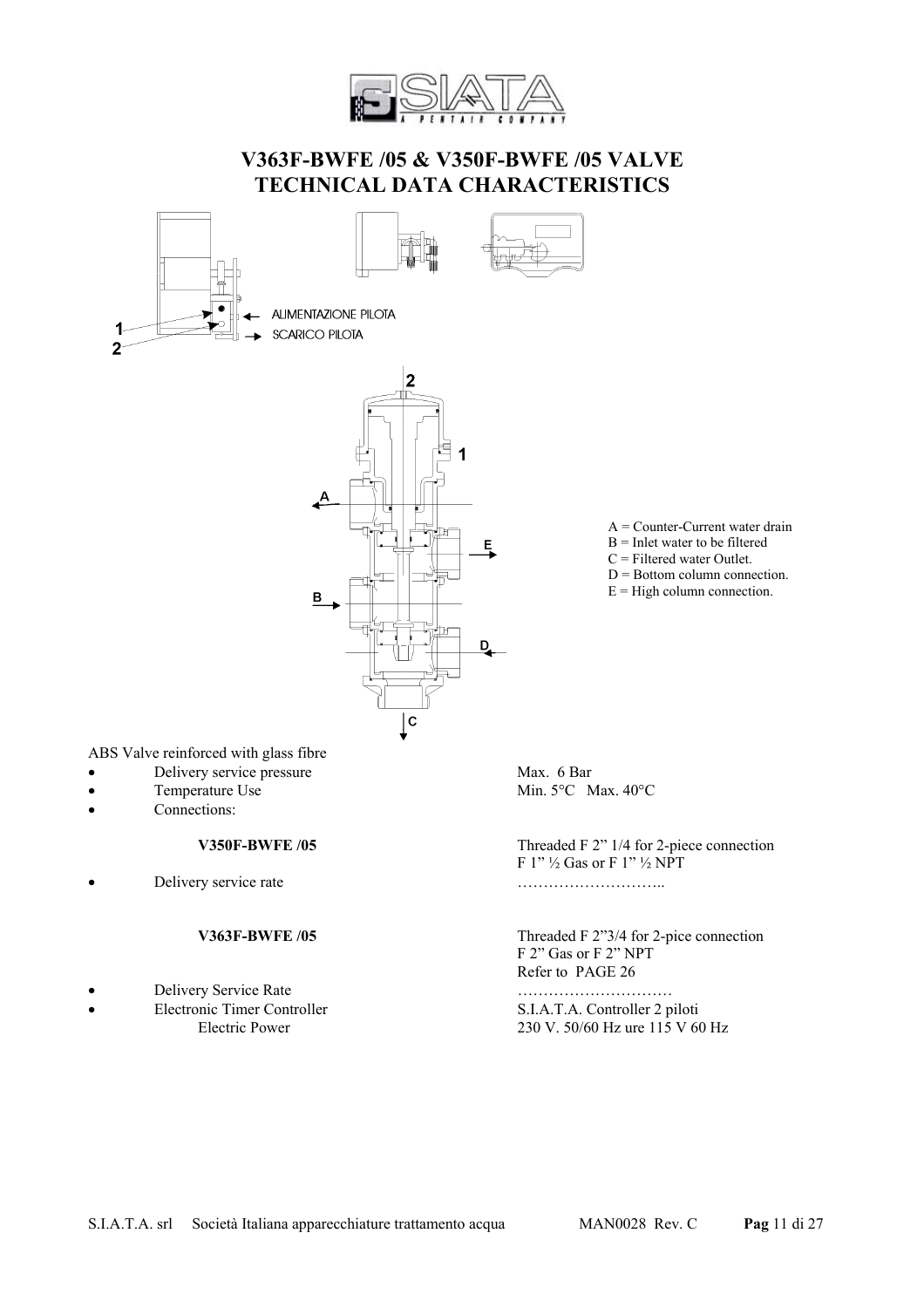

#### **V363F-BWFE /05 VALVE DIMENSIONS AND FLOW RATES DIAGRAM**



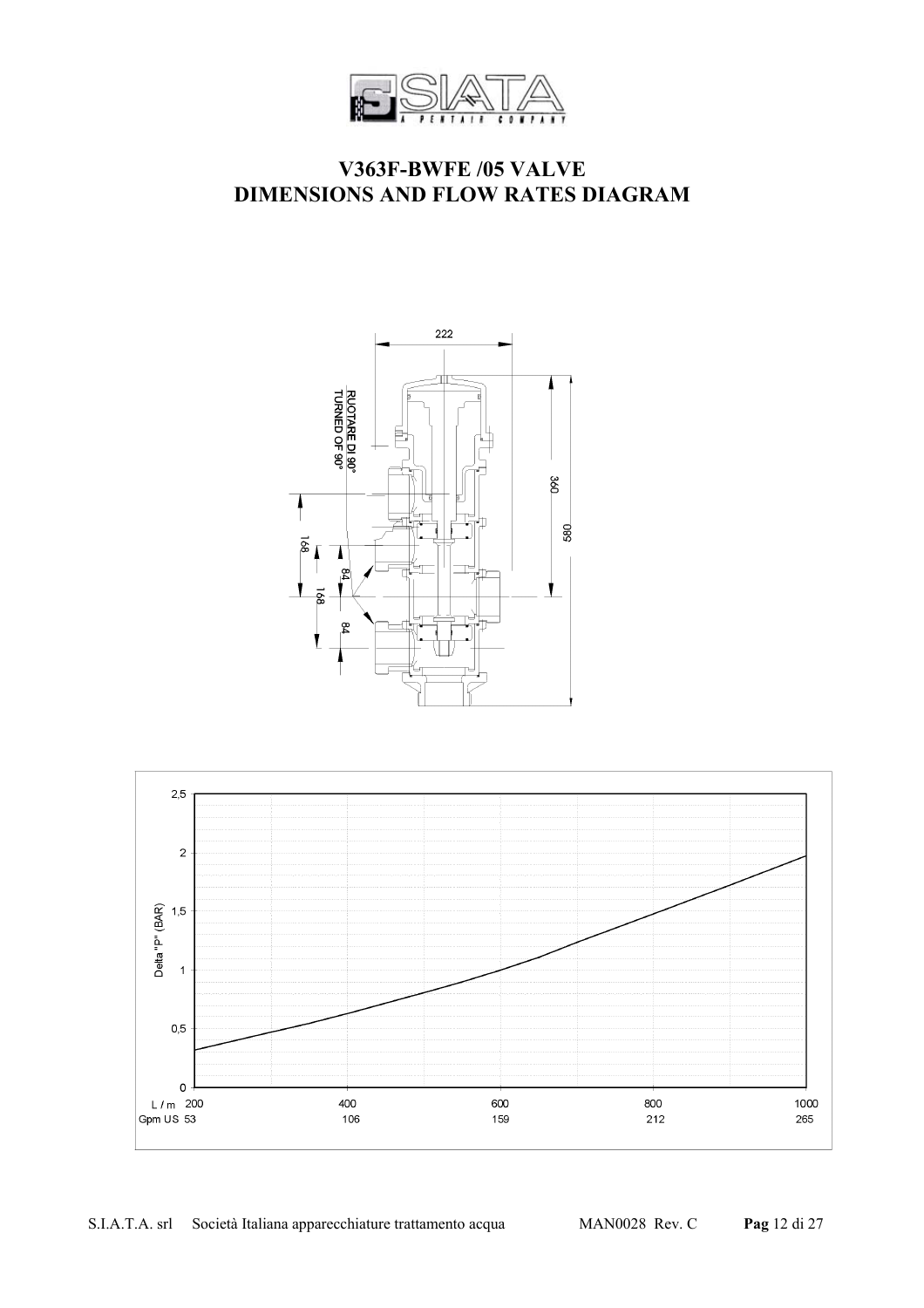

#### **V350F-BWFE /05 VALVE DIMENSIONS AND FLOW RATES DIAGRAM**



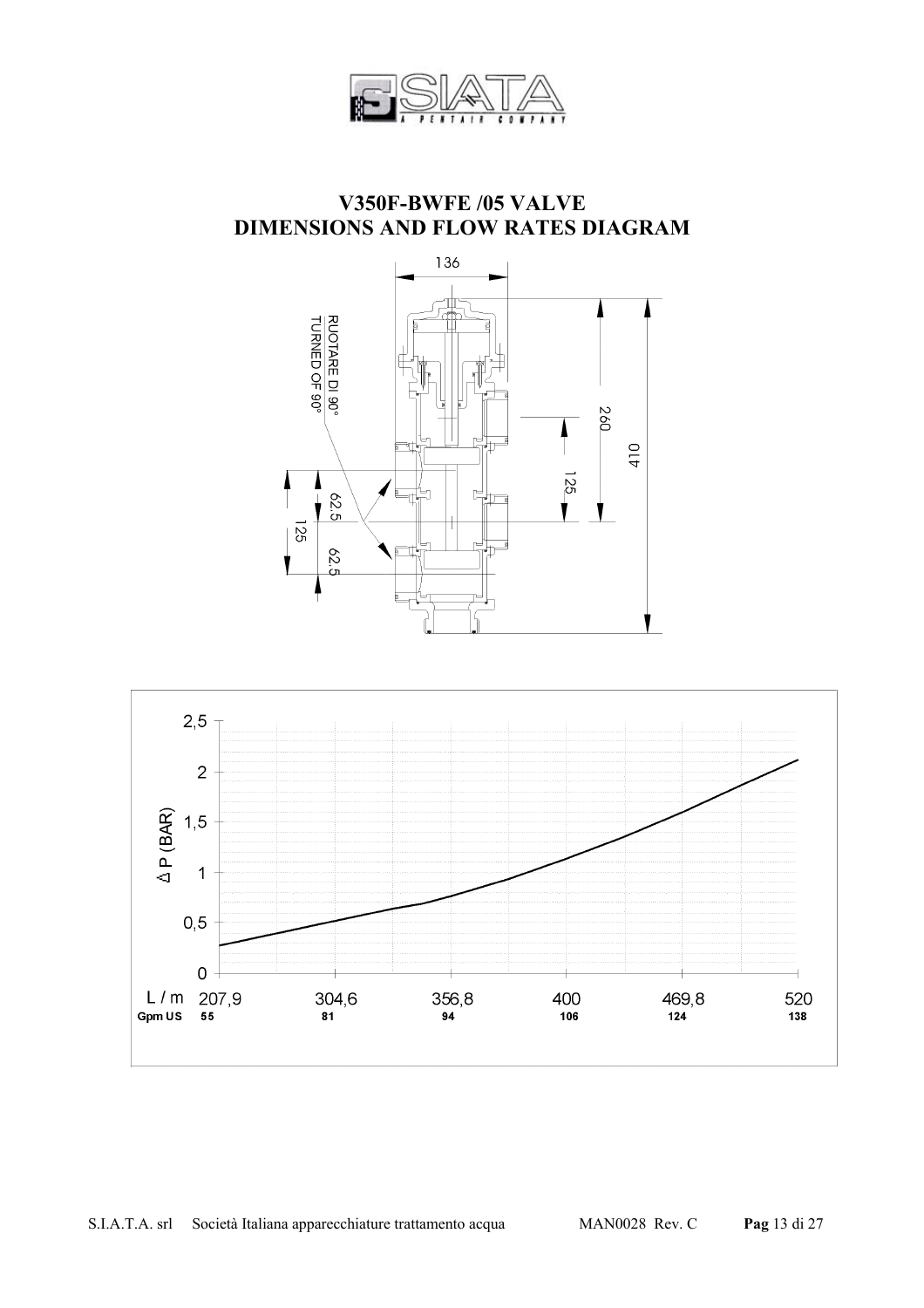

#### **V350F-BWFE/05& V363F-BWFE/05 VALVE FLOW RATES DIAGRAM**

**BACKWASH** CONTROCORRENTE

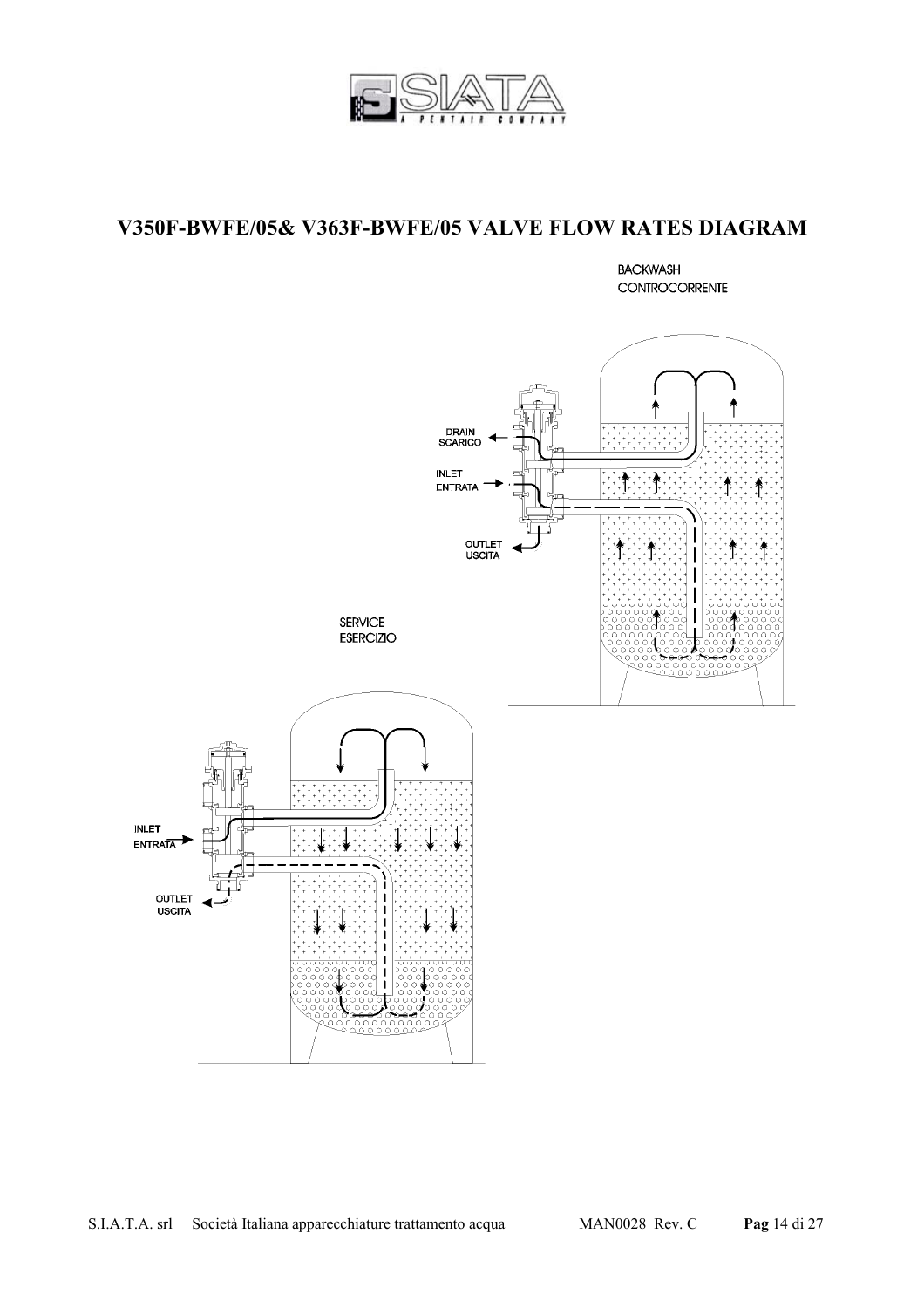

#### **V363F-BWFE /05 & V350F-BWFE /05 VALVE TECHNICAL DATA CHARACTERISTICS**



63

3V-63/05



ABS Valve reinforced with glass fibre

- Delivery Service Pressure Min. 1 Bar Max. 6 Bar
- 
- 
- Connections:<br>3V-50FE /05

- **3V-63/05** Delivery Service rate
- 
- Delivery Service rate **3V-50FE /05** -----------------------
- 
- 

3V-63FE/05

Temperature USE Min. 5°C Max. 40°C

 $7/8<sub>n</sub>$ 

**Threaded** F 2" 1/4 for 2-piece connection F  $1''$   $\frac{1}{2}$  Gas or F  $1''$   $\frac{1}{2}$  NPT

 $\overline{2}$ 

 $2^{\circ}3/4$ 

**3V-63 /05** F ISO 63 FOR WELDING. **3V-63FE /05** Filetto F 2"3/4 for 2-piece connection F 2" Gas or F 2" NPT Refer to PAGE 26

• 3**V-63FE /05** -----------------------

• Electronic Timer Controller S.I.A.T.A. 2-pilot Controller • Electric Power 230 V. 50/60 Hz or 115 V 60 Hz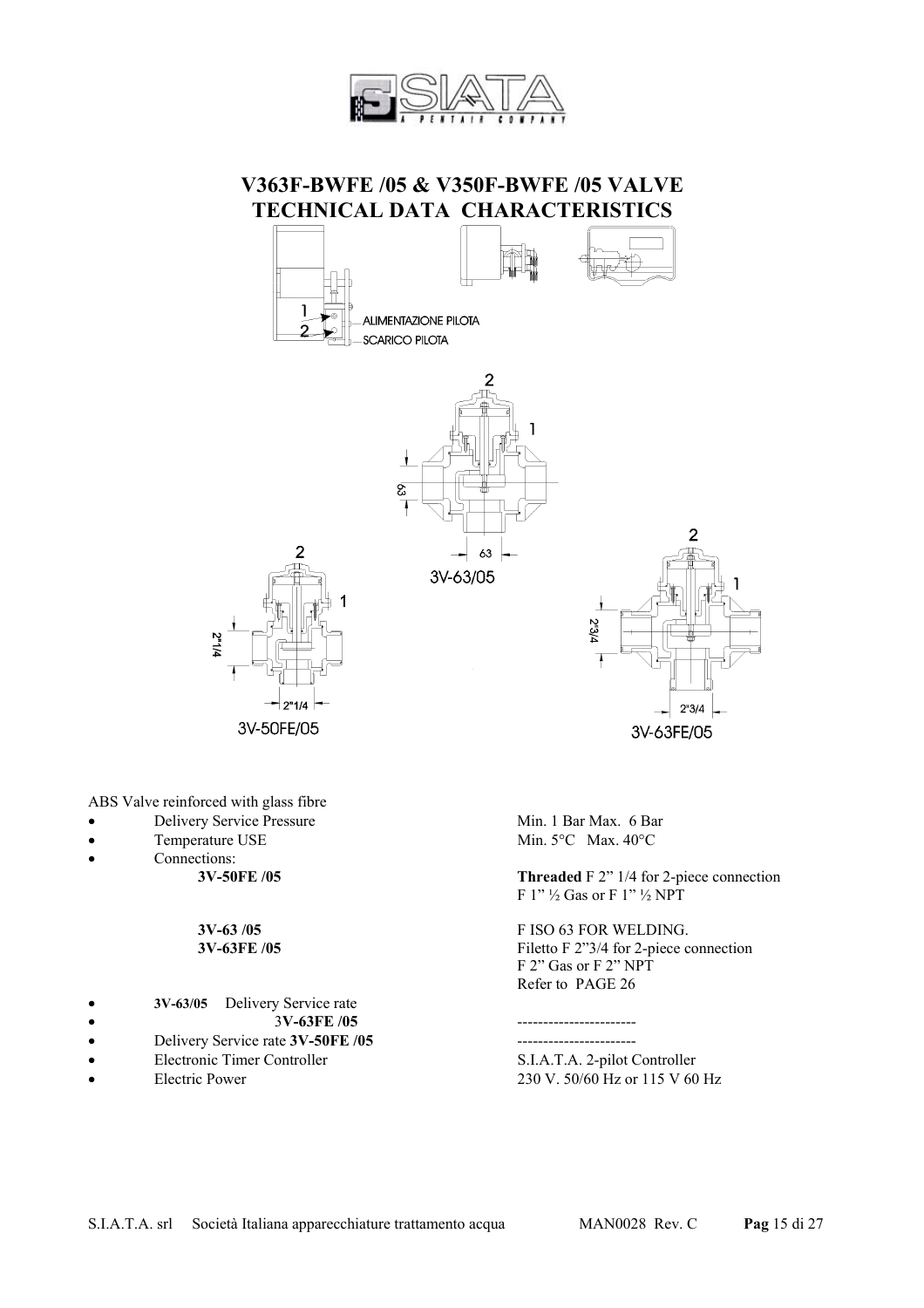

## **3-way VALVE OPERATING MODE**

#### **FLOW RATE DEVIATION FLOWING INTO TWO OUTLETS**



#### TWO FLOW RATES DEVIATIONS FLOWING INTO ONE OUTLET

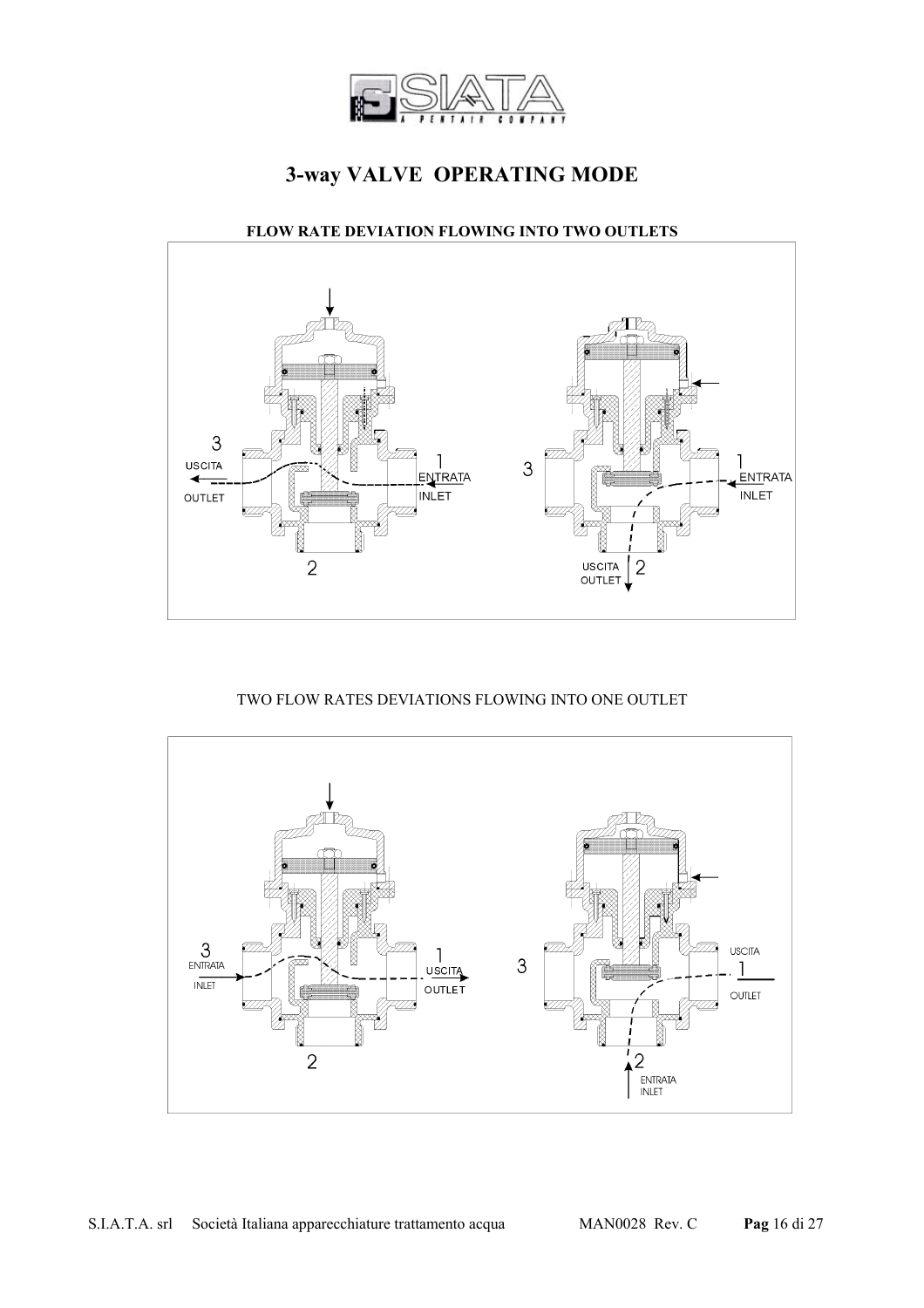

### **3V-63 /05 & 3V-63FE /05 VALVE DIMENSIONS AND FLOW RATES**



 $A = SERVIZIO; B = DEVIAZIONE$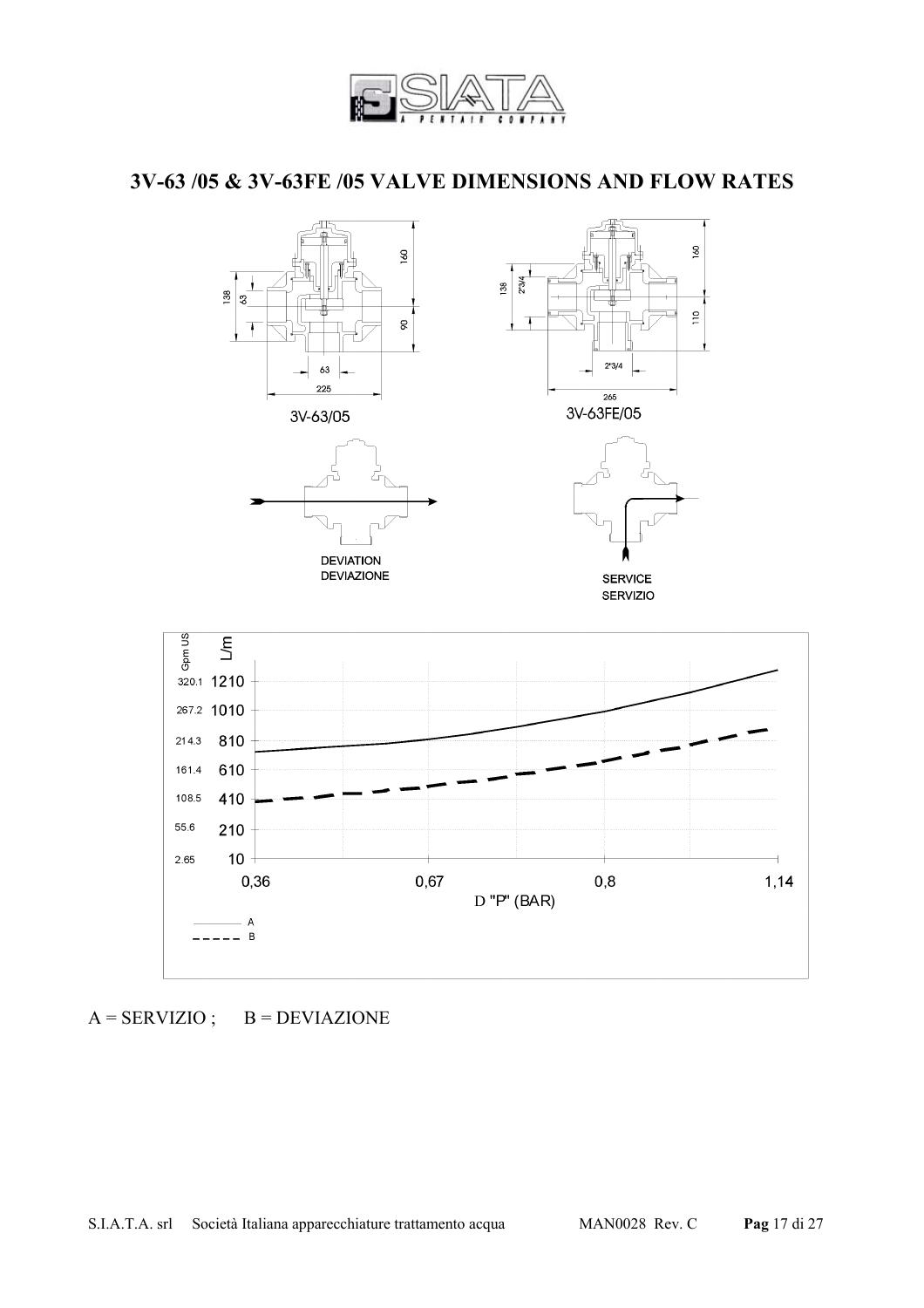

### **PORTATE E DIMENSIONI 3V-50FE /05**



 $A =$  SERVICE ;  $B =$  DEVIATION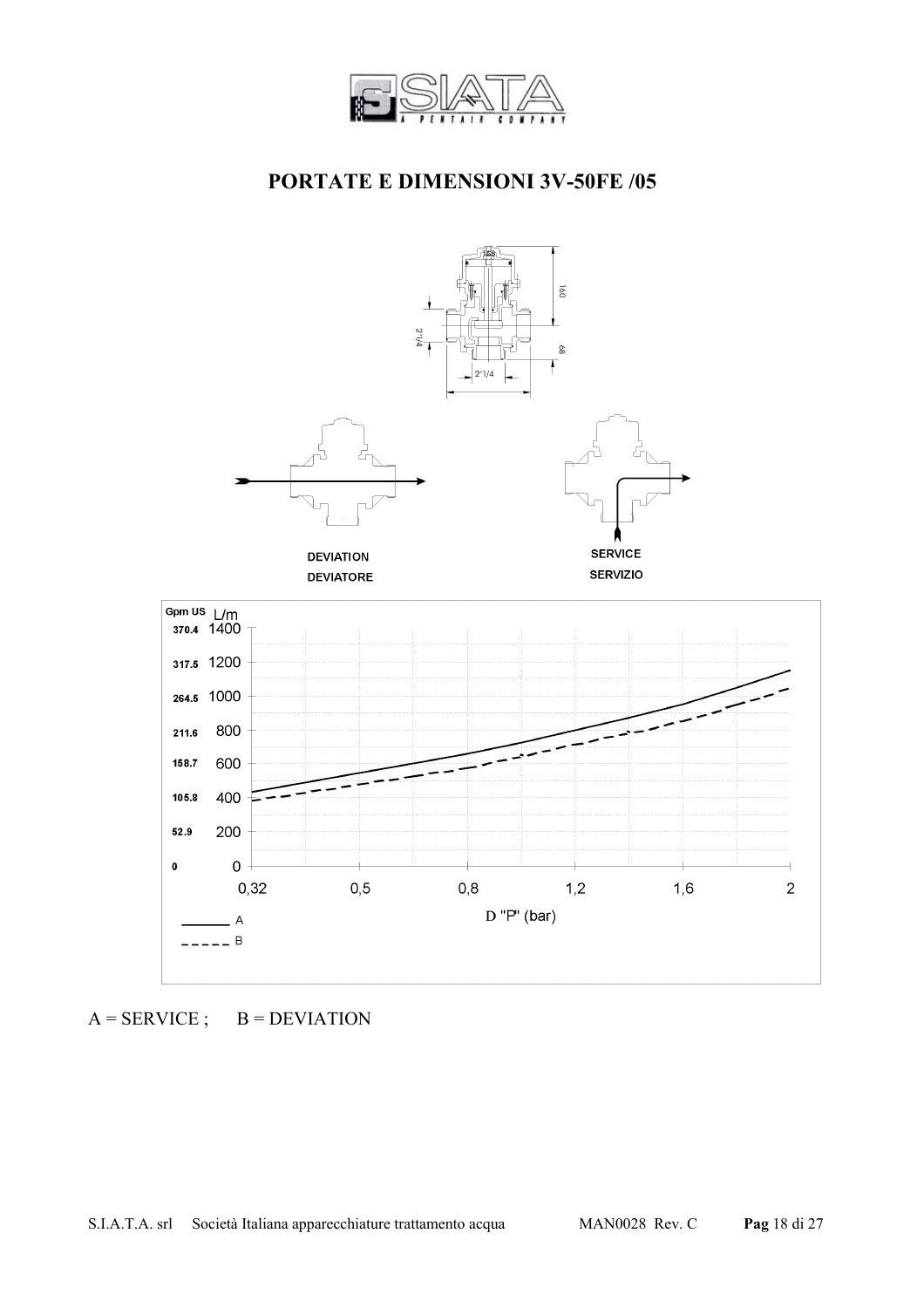

# **VERTICAL VALVE INSTALLATION MODES EXAMPLES**

SINGOLO / SIMPLEX

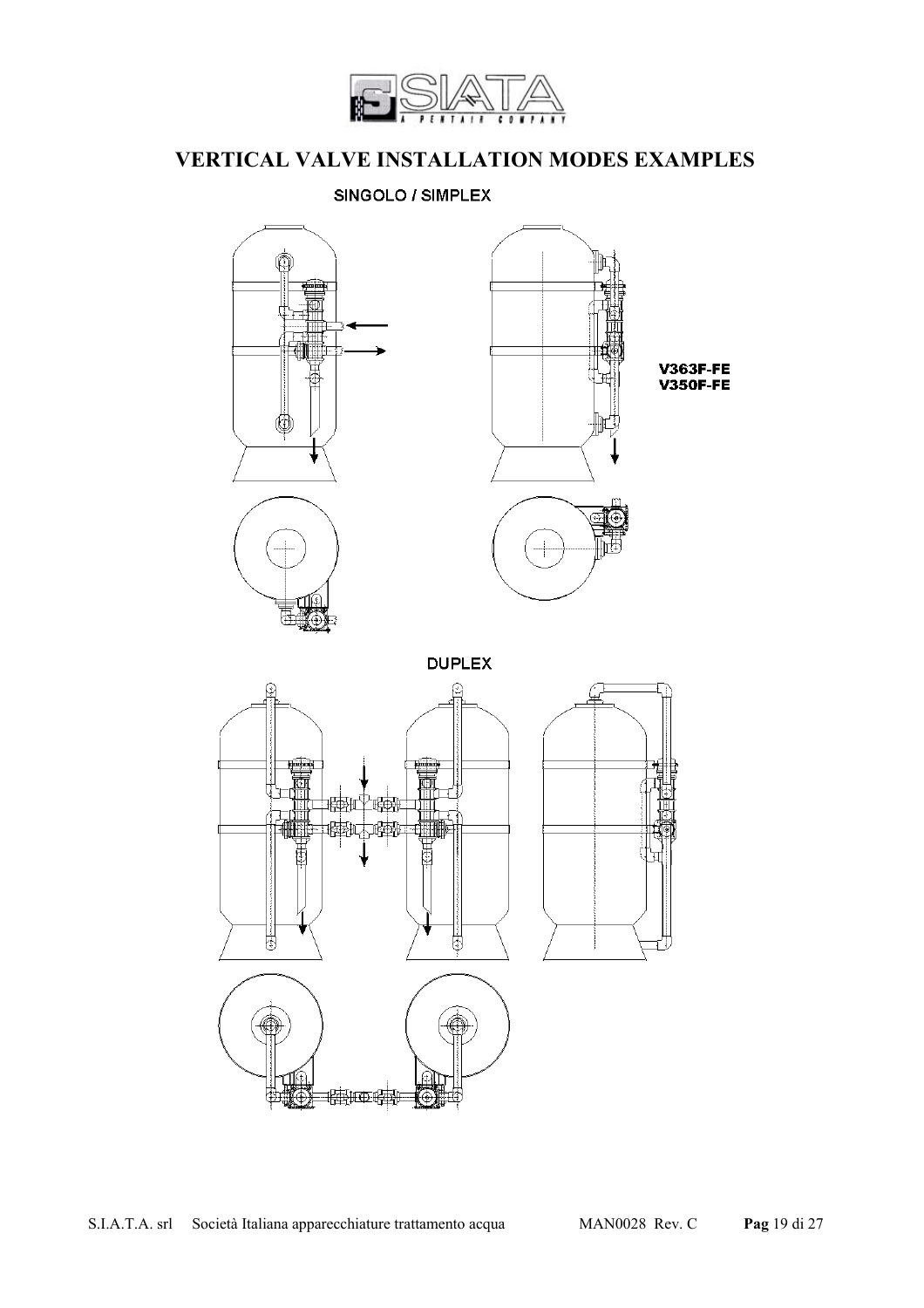

# **3-WAY VALVE INSTALLATION MODES EXAMPLES**

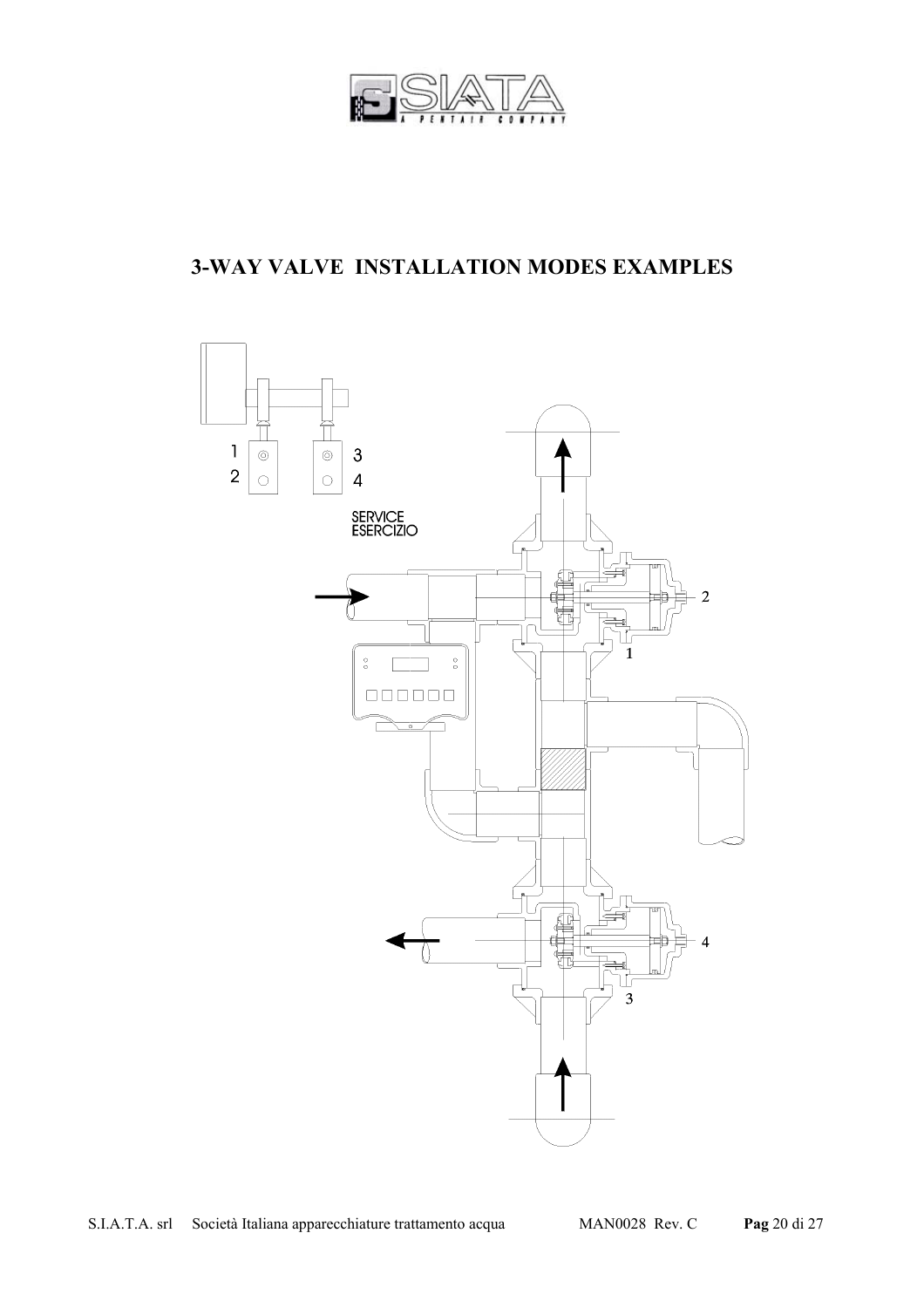

### **V363F-FE /05 VALVE SPARE PARTS**



To assemble a V363F /05 it is sufficient the exclusion of position 6 e 7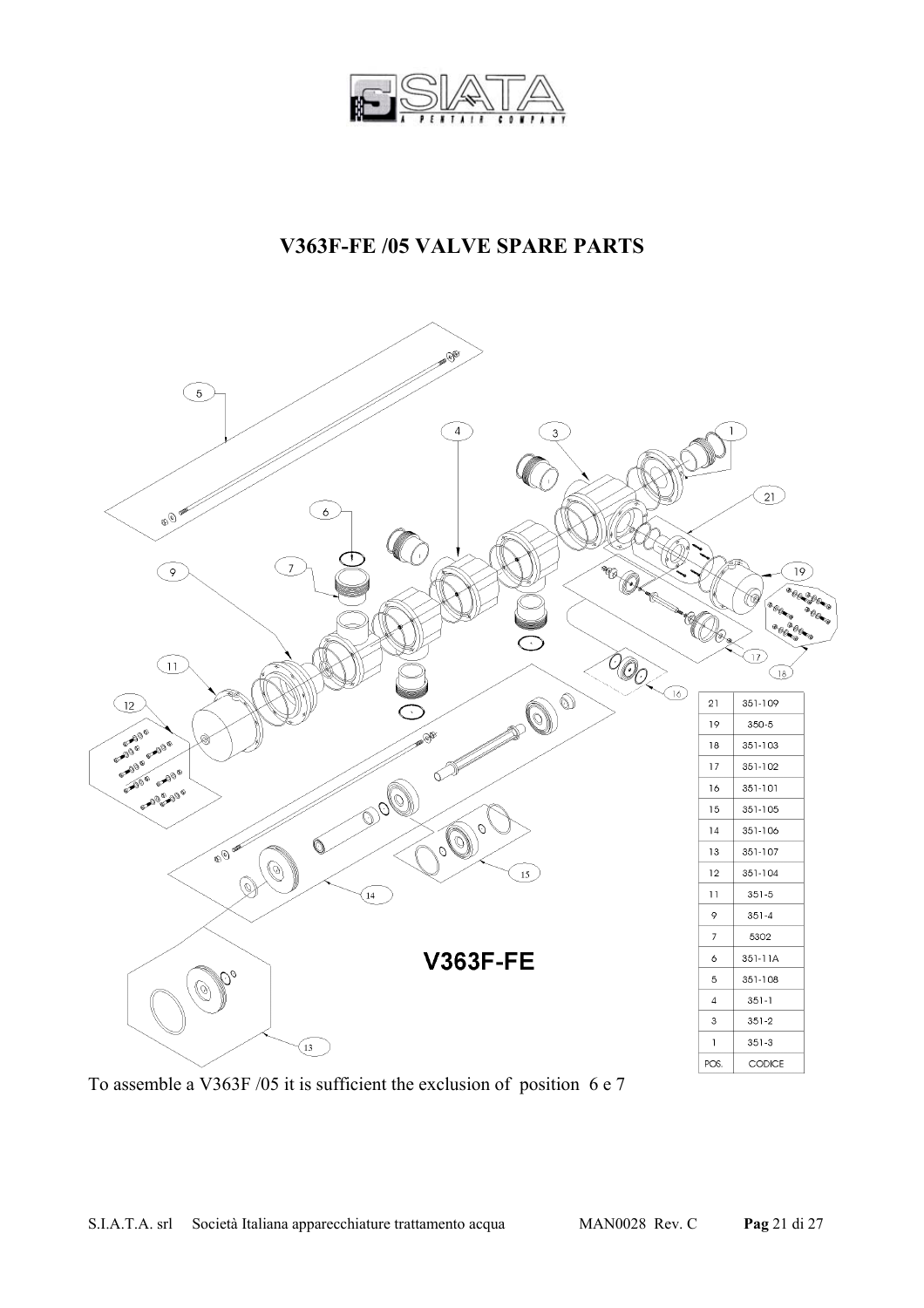

#### **V350F-FE /05 & V351F-FE /05 VALVE SPARE PARTS**

To assemble a V351F /05 valve it is sufficient to add code 5170

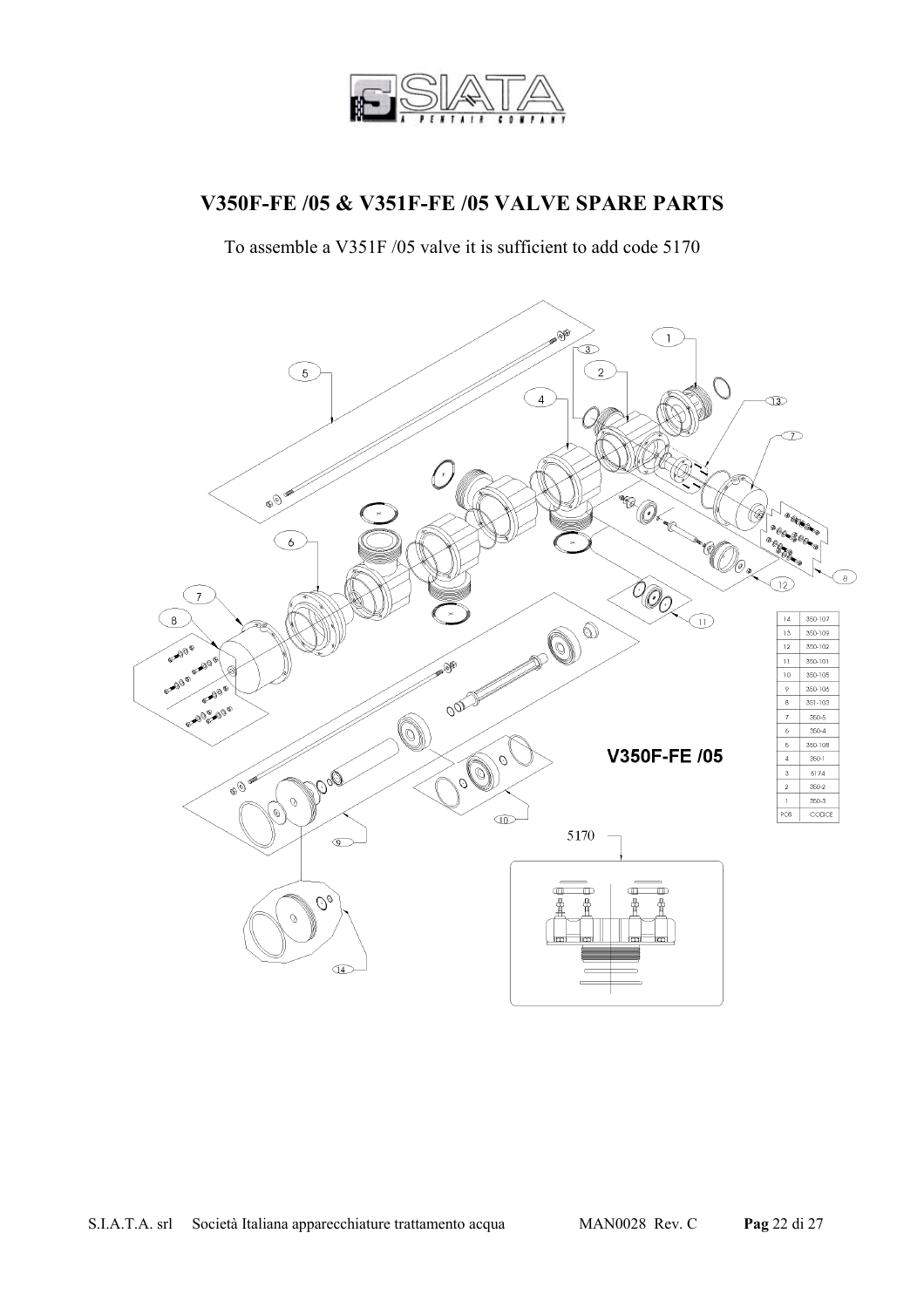

### **V363F-BWFE /05 VALVE SPARE PARTS**

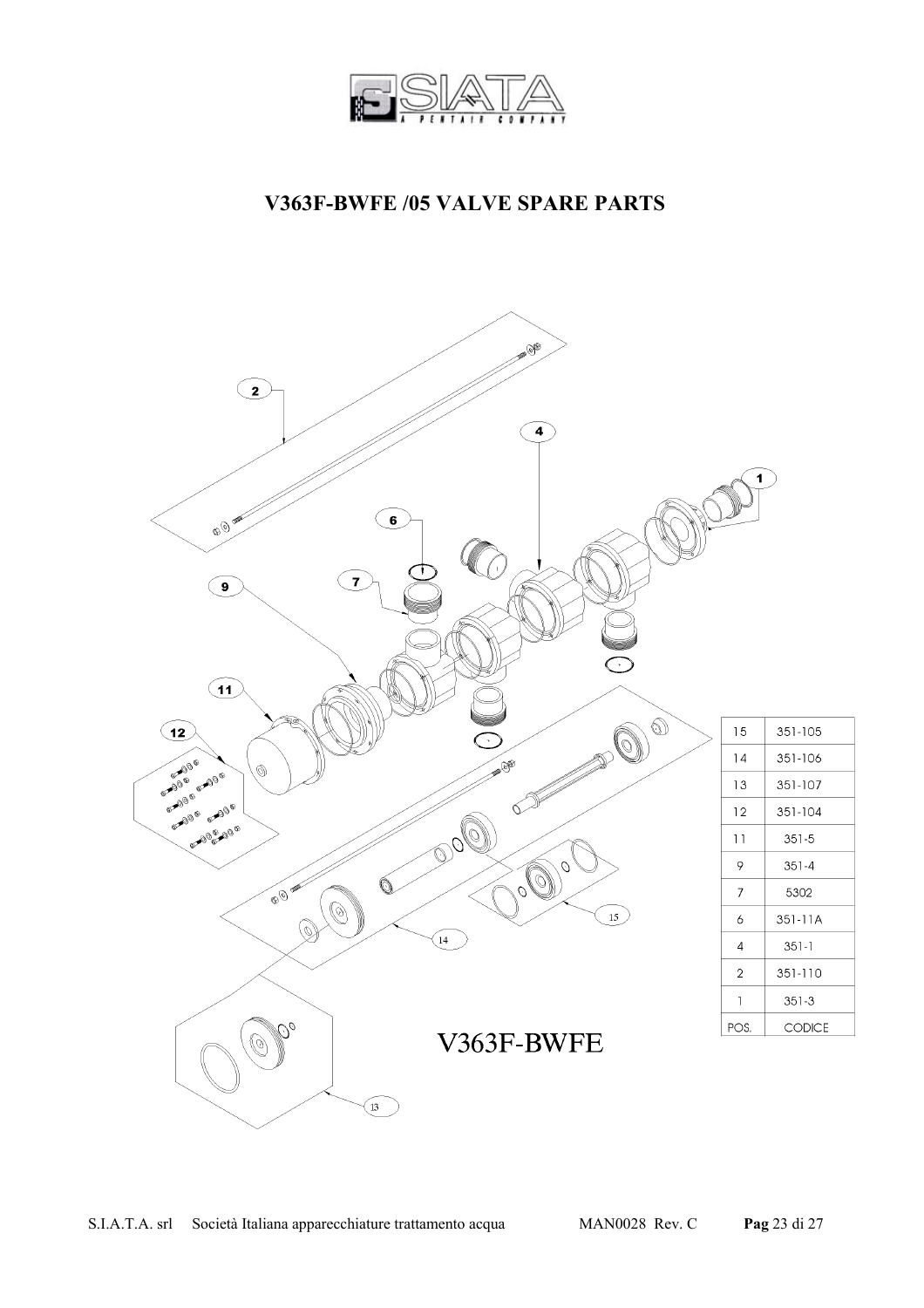

### **V350F-BWFE /05 VALVE SPARE PARTS**

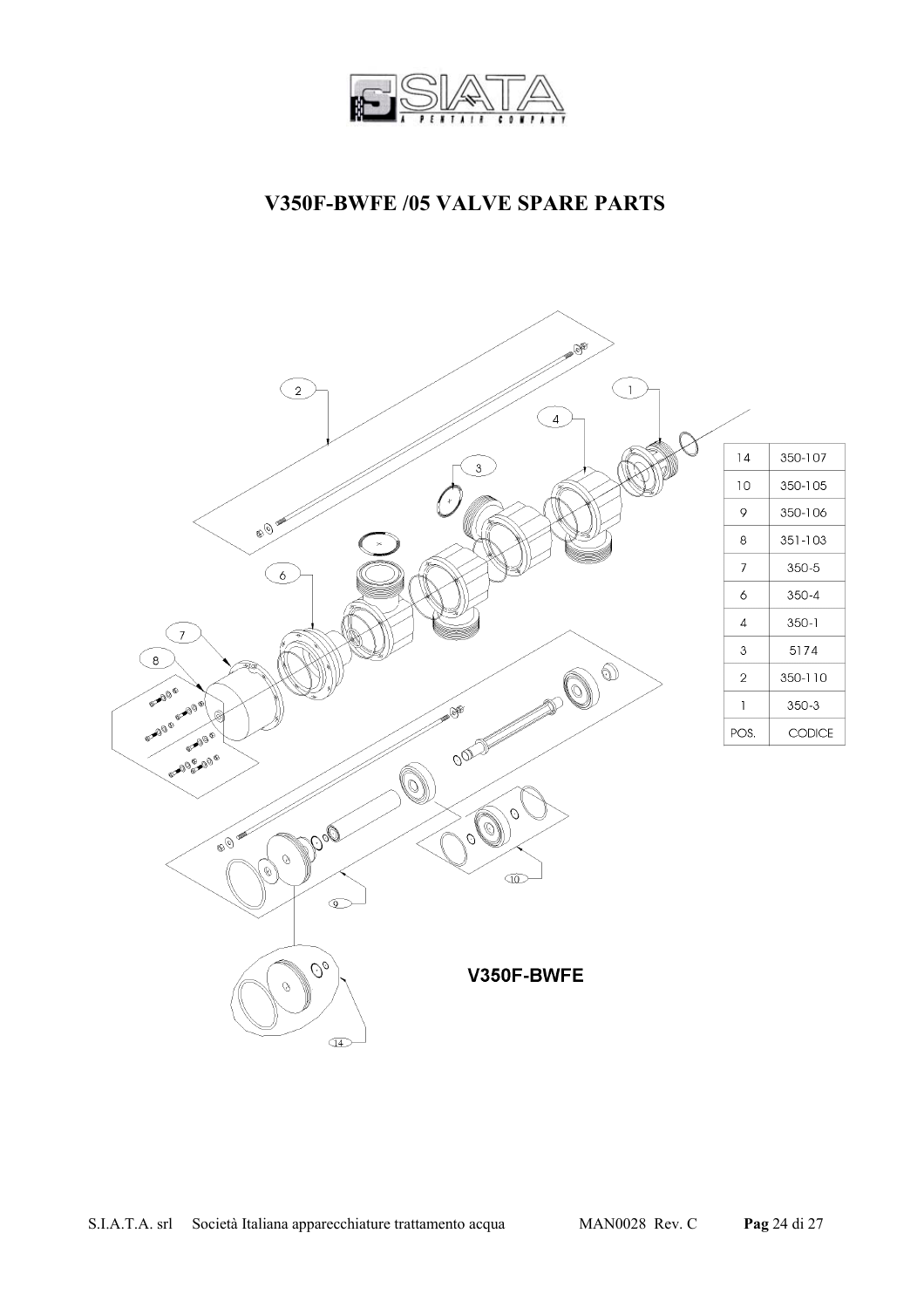

**3V-50FE /05, 3V-63FE /05 & 3V-63 /05 VALVE SPARE KITS.** 



To assemble a 3V-63 /05 it is sufficient the exclusion of position 11 and 12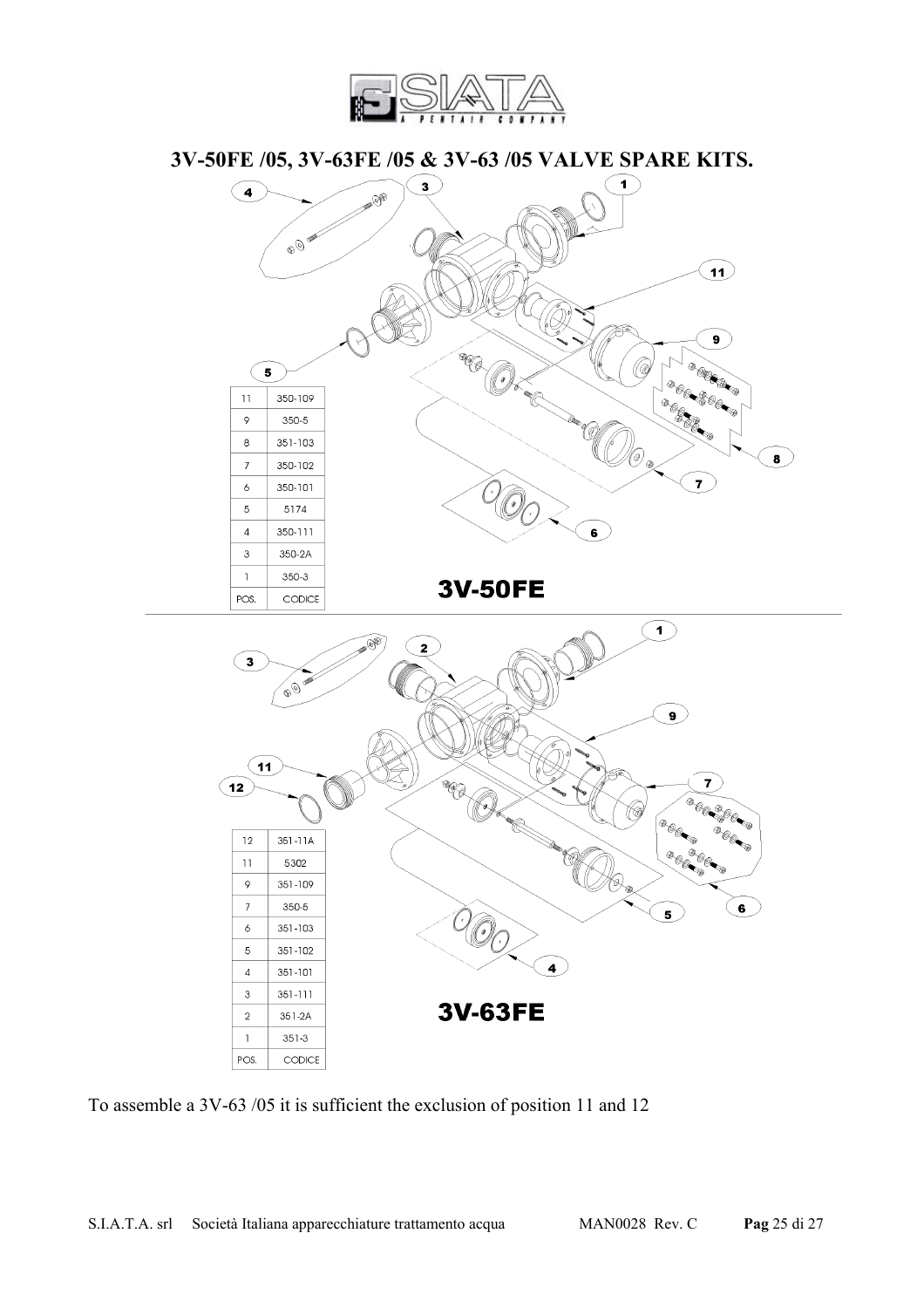

### **ACCESSORIES AND SPARES**

#### **O-RING**

| $\Box$ | KIT O-RING COMPLETE FOR V363F      | COD. 351-100   |
|--------|------------------------------------|----------------|
| $\Box$ | KIT O-RING COMPLETE FOR V350F      | $COD. 350-100$ |
| $\Box$ | KIT O-RING COMPLETE FOR V363F-BWFE | $COD. 351-300$ |
| $\Box$ | KIT O-RING COMPLETE FOR V350F-BWFE | COD. 350-300   |
| $\Box$ | KIT O-RING COMPLETE FOR 3V-63FE    | COD. 351-200   |
| $\Box$ | KIT O-RING COMPLETE FOR 3V-50FE    | COD. 350-200   |
|        |                                    |                |

#### **SIATA AVAILABLE KIT CONNECTIONS FOR SIATA 300 PROFILTER VALVE**

| $\Box$ | $2"$ $\frac{3}{4}$ PVC - $2"$ Gas CONNECTION KIT.  | COD. 494-R  |
|--------|----------------------------------------------------|-------------|
| $\Box$ | 2 3/4 PVC - 2" NPT CONNECTION KIT                  | COD. 494-U  |
| $\Box$ | $2"$ ¼ PVC - 1" ½ Gas CONNECTION KIT               | COD. 494-H  |
| $\Box$ | $2"$ ¼ PVC - 1" ½ NPT CONNECTION KIT               | COD 494-V   |
| $\Box$ | $2"$ ¼ BRASS - 1" ½ Gas CONNECTION KIT             | COD 494-P   |
| $\Box$ | $2"$ $\frac{1}{4}$ BRASS - $2"$ Gas CONNECTION KIT | $COD$ 494-G |